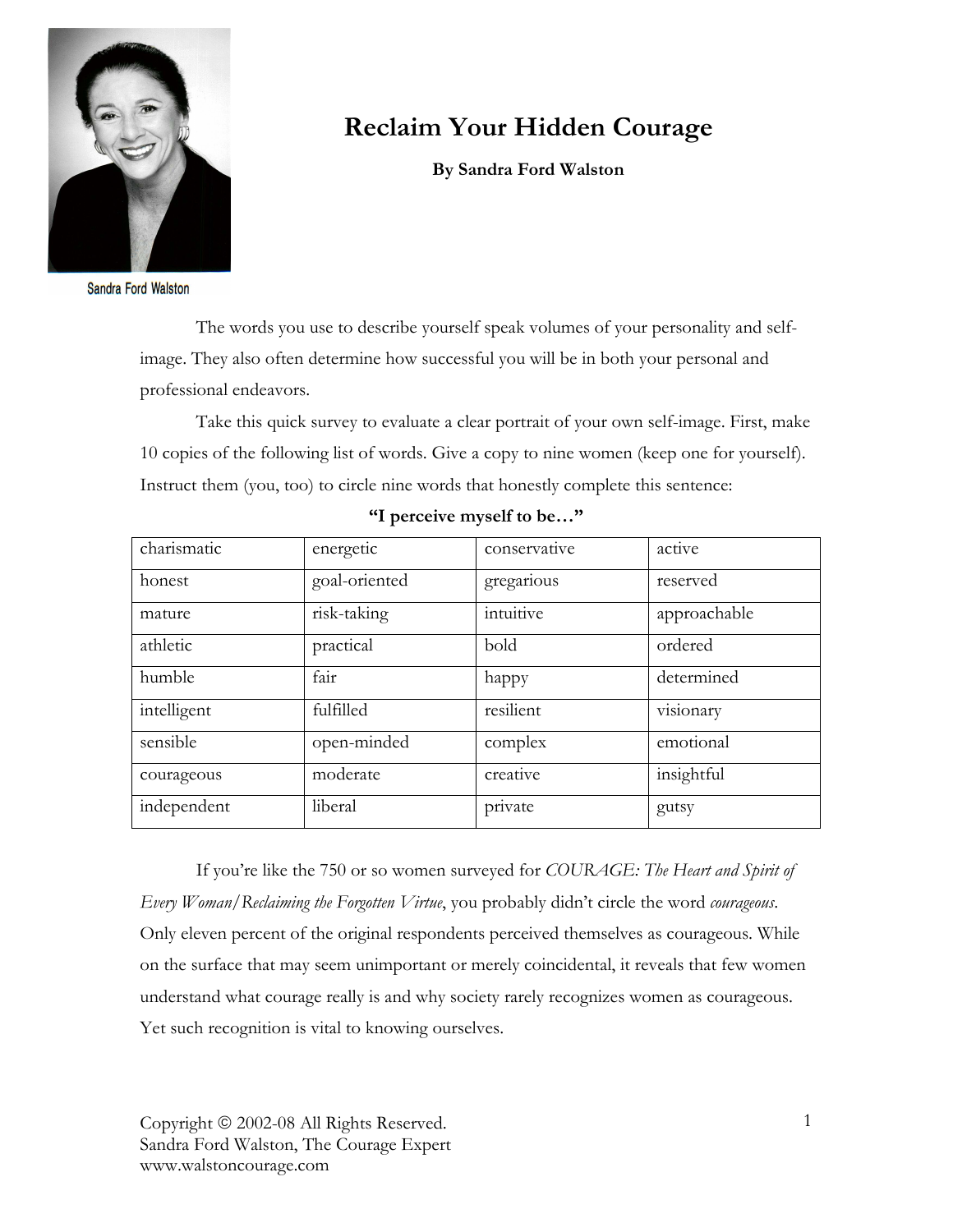#### **Why women don't think of themselves as "courageous"**

Over the centuries, the word *courage* has become equated with *bravery*. Think of your own courageous images. What comes to mind? Jumping into an icy river to save a drowning child? Tackling a robber to the ground? Pushing a pedestrian out of the way of a speeding car? These are all typical thoughts of courage.

Now think of some courageous women, and who do you envision? Joan of Arc? Amelia Earhart? Xena, Warrior Princess? While these women are all icons of bravery, they're not anyone typical women see when they look in a mirror. In fact, courage is not a cultural norm for women as few are taught that it is a necessary trait for the female gender.

 The fact is that courage is much more than "spontaneous reactions to traumatic events." Women can free their hearts and unleash their true potential if they change their perceptions of courage.

### **The actual meaning of courage**

The word *courage* comes from the French word *corage*, meaning "heart and spirit." Throughout history, women have always acted from their hearts, but male notions of courage as heroic have diminished feminine courage. Once women embrace this concept of courage, they can progress to integrating courage into their everyday lives.

There are actually twelve behaviors of courage that courageous women use to reframe issues and correct self-destructive patterns. These behaviors include things such as conquering fear, speaking up, overcoming loss, revealing vulnerability and embracing faith. Some examples of this type of courageous behavior would be speaking up when a cold shoulder is turned to you, halting injustice by confronting it openly, letting go of denial to face the truth about an illness or loss, remaining emotionally strong when hope seems gone, and acknowledging vulnerabilities.

When facing a crisis, simply telling yourself or someone else to "have courage" or "be brave" is not enough. The secret is to understand how to use the energy of the different behaviors of courage and recognize that what you say and do creates and describes your world.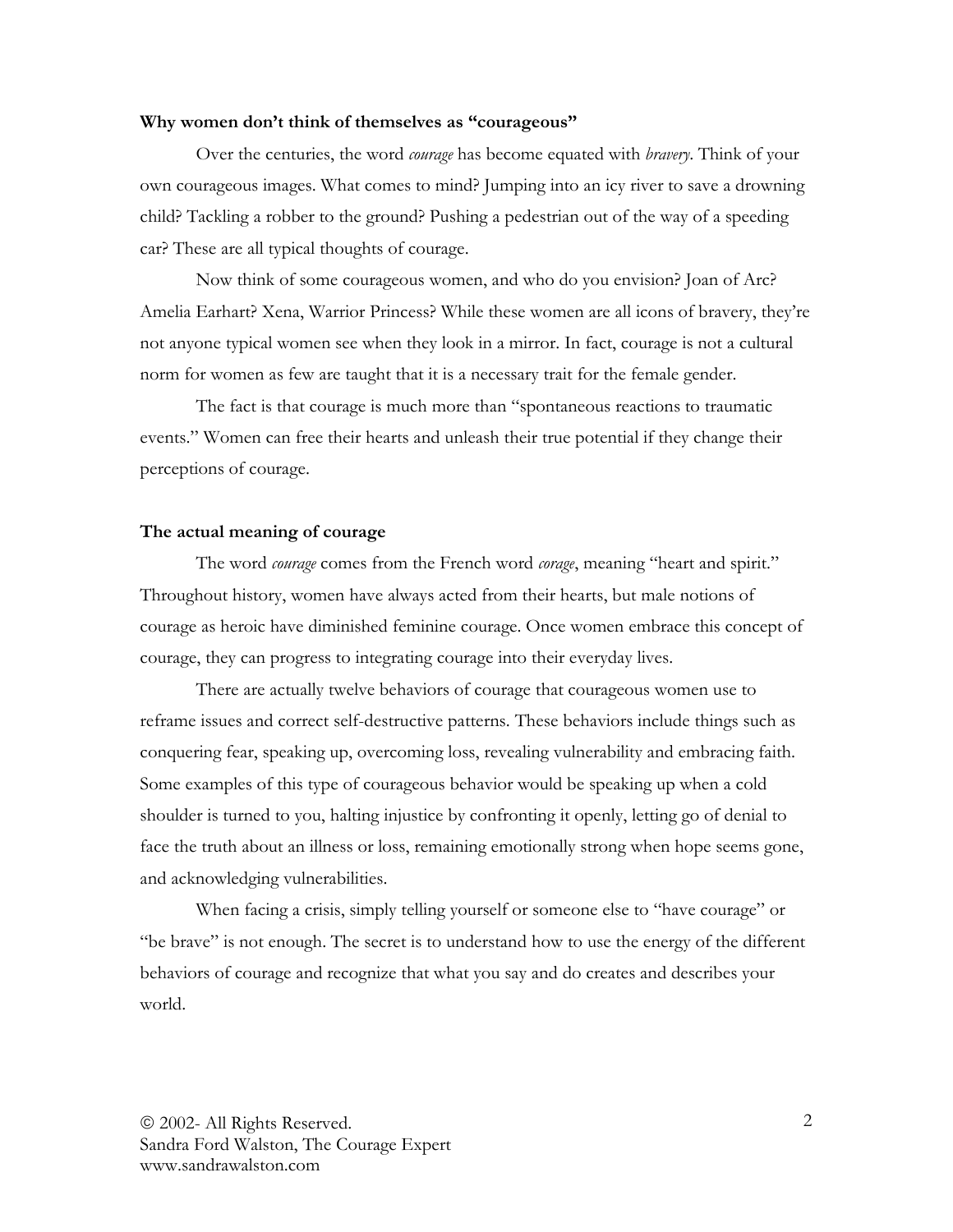## **The missing link**

What all courageous women have in common are "defining moments," those times when you look deep into your heart and spirit to find the courage to persevere through illness, abuse and more. It's in those defining moments that we "call upon" certain virtues. When you step back and examine the circumstances, you'll often find that courage is the energy that propels you to step up. Why? The word virtue in Latin means "energy."

With that said, it's easy to realize that women do indeed have courage; we just don't recognize it or claim it. This obliviousness to feminine courage can have severe consequences, ranging from a life of mediocrity to a life of pain and suffering, depending on the situation. For the woman who does not speak up and state why she is qualified for the job promotion, there is a missed opportunity. Being passed over for a promotion, not receiving a fair raise, being spoken down to, or having your boss publicly reprimand you are a few examples of career defining moments. Recognizing these workplace incidents is the first step to reclaiming your courage. When you don't achieve your potential for courage, your spirit erodes.

## **Take that first courageous step**

Once you embrace your courageous virtue and recognize those moments when it comes into play, the next step is taking specific actions—that is, using courage effectively in your everyday life.

 All courageous women undergo a personal internal change by altering their thought patterns about their lives. Recognizing the essence of courage makes all the difference. When we realize that courage is a tool expressed from the heart, even the slightest internal change causes a reaction in our external world. By integrating courage in our hearts and spirits, dayby-day we change our lives.

 What makes courage such an amazing virtue is that it already resides within each of us. Being courageous doesn't mean being an exceptional woman, much less a Superwoman. It means being an ordinary, everyday woman—one who uses her reservoir of courage to see her through abuse and illness, and to grow and blossom as well. When you integrate courage into your own life, you'll distinguish a different way of looking at this hidden virtue—the virtue we too often discount. Take the time to consider applying courage to affirm and

 2002- All Rights Reserved. Sandra Ford Walston, The Courage Expert www.sandrawalston.com change your life.